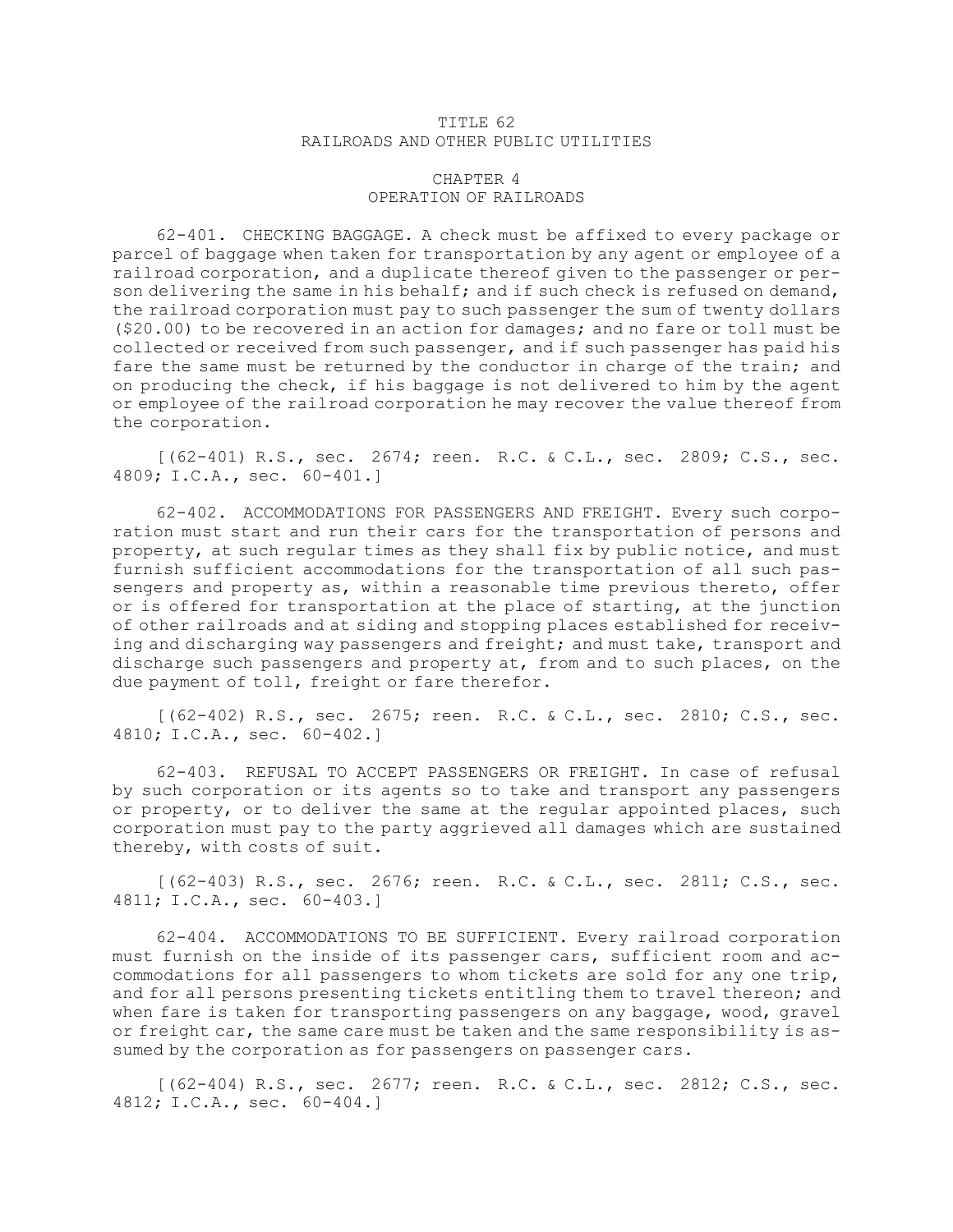62-405. PRINTED RULES AND REGULATIONS. Every railroad corporation must have printed and conspicuously posted on the inside of its passenger cars its rules and regulations regarding fare and conduct of its passengers; and in case any passenger is injured on or from the platform of <sup>a</sup> car, or on any baggage, wood, gravel or freight car, in violation of such printed regulations, or in violation of positive verbal instructions or injunctions given to such passenger in person by any officer of the train, the corporation is not responsible for damages for such injuries, unless the corporation failed to comply with the provisions of the preceding section.

[(62-405) R.S., sec. 2678; reen. R.C. & C.L., sec. 2813; C.S., sec. 4813; I.C.A., sec. 60-405.]

62-406. ERECTION AND MAINTENANCE OF FENCES -- LIABILITY FOR DAM-AGES. Every railroad company or corporation operating any steam or electric railroad in this state shall erect and maintain lawful fences, not less than four feet (4') high, on each side of its road, where the same passes through or along inclosed or adjoining cultivated fields or inclosed lands, with proper and necessary openings and gates therein and farm crossings; and also construct and maintain cattle guards suitable and sufficient to prevent horses, cattle, mules or other animals from getting on such railroads, at all highway crossings where such railroad is fenced up to such highway crossing: provided, however, that in lieu of the necessary openings and gates therein at farm crossings, cattle guards suitable and sufficient to prevent horses, cattle, mules or other animals from getting on such railroads may be installed at the expense of the adjoining landowner or landowners.

Until such fences, openings, gates, farm crossings and cattle guards shall be duly and properly made, installed and maintained, such railroad company or corporation shall be liable in <sup>a</sup> civil action to any and all person or persons who may sustain any loss, injury or damage by the wounding, maiming or killing of any horse, mare, gelding, filly, jack, jenny or mule, or any cow, heifer, bull, ox, steer or calf, or any other domestic animal which shall be done by such railroad company or corporation, or its agents or servants, in the operation and management of engines, cars, or other rolling stock, upon or over such railroad, whether such person or persons operating or in charge of such engine, cars or other rolling stock were guilty of negligence or not; and such railroad company or corporation shall also be liable in <sup>a</sup> civil action to any and all persons who may sustain any loss, injury or damage by the wounding, maiming or killing of any horse, mare, gelding, filly, jack, jenny or mule, or any cow, heifer, bull, ox, steer or calf, or any other domestic animal which shall be done by such railroad company or corporation, or its agents or servants in the operation or management of engines, cars, or other rolling stock upon or over such railroad, if any such animal or animals escape from adjoining lands and come upon the right of way or railroad tracks of such railroad company or corporation, occasioned by the failure of such railroad company or corporation to construct and maintain such fences, gates, farm crossings or cattle guards, whether the person or persons operating or in charge of such engine, cars or other rolling stock were guilty of negligence or not; but after such fences, gates, farm crossings and cattle guards shall have been duly made, installed and maintained, such railroad company or corporation shall not be liable for any such damages, unless negligently or wilfully done, and in all actions for the recovery of damages under this section, proof of the wounding, maiming or killing of such animal or animals by such railroad company or corporation,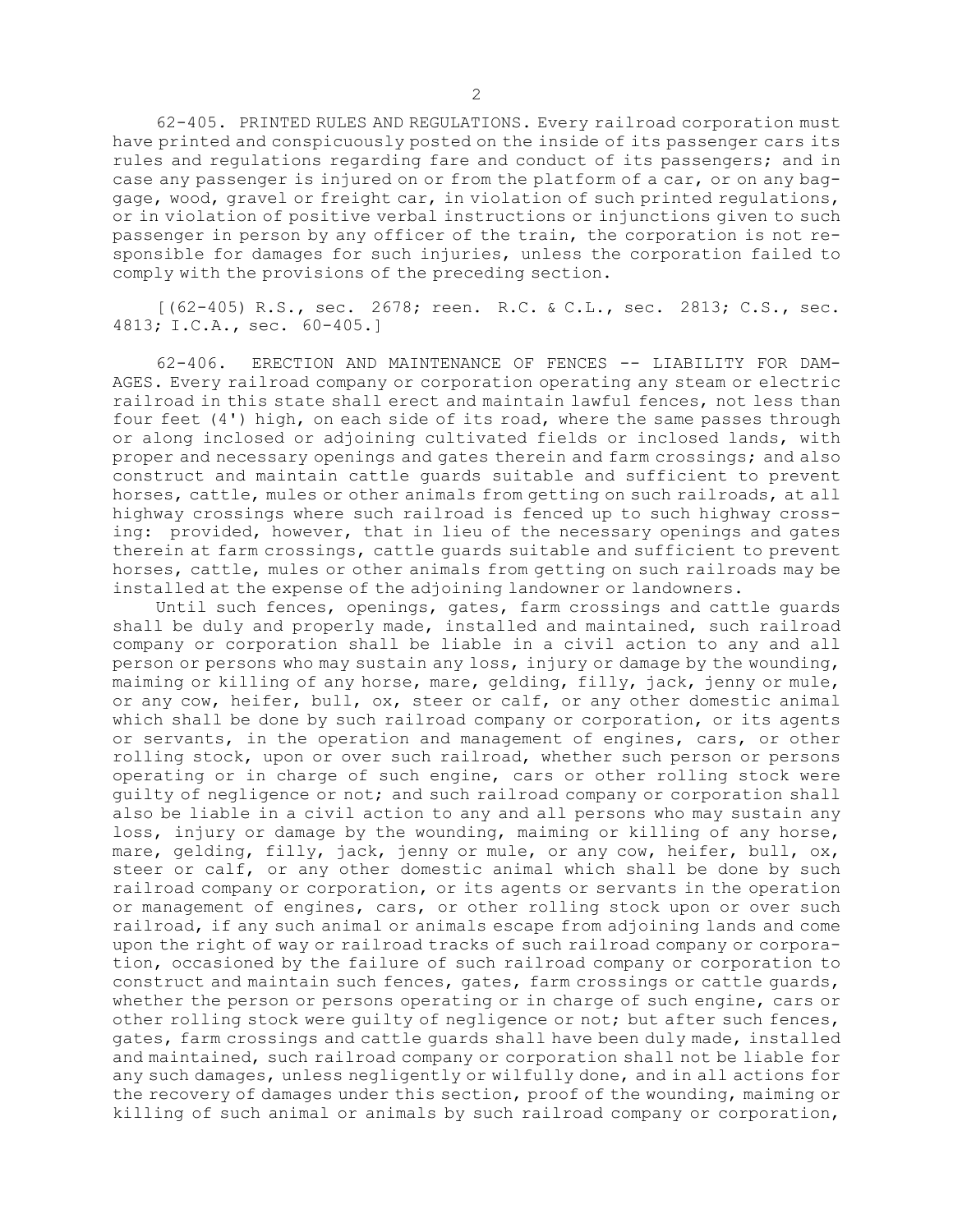shall be prima facie evidence of negligence or wilfullness on the part of such railroad company or corporation.

If any railroad company or corporation, aforesaid, fail, neglect or refuse for and during <sup>a</sup> period of three (3) months after the completion of its road through or along the fields or enclosures hereinbefore mentioned, to erect, install and maintain any fences, openings, gates, farm crossings, or cattle guards as herein required, after having received not less than thirty (30) days' notice requiring them to erect, install and maintain such fences, openings, gates, farm crossings or cattle guards, then the owner of such field or enclosure may erect and maintain such fences, openings, gates, farm crossings and cattle guards, and shall thereupon have <sup>a</sup> right to recover from such railroad or corporation, the full value of the work so done, by <sup>a</sup> civil action in any court of competent jurisdiction.

[(62-406) R.S., sec. 2679; reen. R.C., sec. 2814; 1907, p. 324, sec. 1; reen. R.C., sec. 2815; am. 1911, ch. 223, sec. 1, p. 706; reen. C.L., sec. 2815; C.S., sec. 4814; I.C.A., sec. 60-406; am. 1945, ch. 144, sec. 1, p. 216.]

62-407. CROSSINGS AND CATTLE GUARDS. It shall be the duty of every railroad company whose line runs through or across any desert or other unoccupied territory, to keep and maintain suitable crossings and cattle guards, wherever any public highway or publicly traveled road crosses the same, and to place gates at convenient intervals not exceeding four (4) miles apart, for the crossing of the same wherever there are no roads within such distances.

[(62-407) 1907, p. 324, sec. 2; reen. R.C. & C.L., sec. 2816; C.S., sec. 4815; I.C.A., sec. 60-407.]

62-408. CLAIM FOR DAMAGES. Any person claiming damages under section [62-406](https://legislature.idaho.gov/statutesrules/idstat/Title62/T62CH4/SECT62-406)[, Idaho Code,] must serve notice of his claim in writing signed by such person, or some one in his behalf, upon any station agent, ticket agent, or other agent of such railroad company or corporation, within six (6) months after the alleged damage is done, and all suits for such damage must be commenced within one (1) year after the service of such notice.

[(62-408) 1907, p. 324, sec. 3; reen. R.C., sec. 2817; am. 1911, ch. 223, sec. 2, p. 707; reen. C.L., sec. 2817; C.S., sec. 4816; I.C.A., sec. 60-408.]

62-409. RECOVERY OF ATTORNEYS' FEES. In all suits under section [62-406](https://legislature.idaho.gov/statutesrules/idstat/Title62/T62CH4/SECT62-406)[, Idaho Code,] if the plaintiff recover any damages he shall also be entitled to recover reasonable attorneys' fees, together with his costs of suit.

[(62-409) 1907, p. 324, sec. 4; reen. R.C., sec. 2818; am. 1911, ch. 223, sec. 3, p. 708; reen. C.L., sec. 2818; C.S., sec. 4817; I.C.A., sec. 60-409.]

62-410. BOOK OF DESCRIPTIONS OF STOCK KILLED. Every railroad company must keep <sup>a</sup> book at <sup>a</sup> principal station in each county into or through which its road runs, to be designated by the company, and <sup>a</sup> notice of the station so designated must be filed with the recorder of the county in which the station is located; and every such company must cause to be entered in said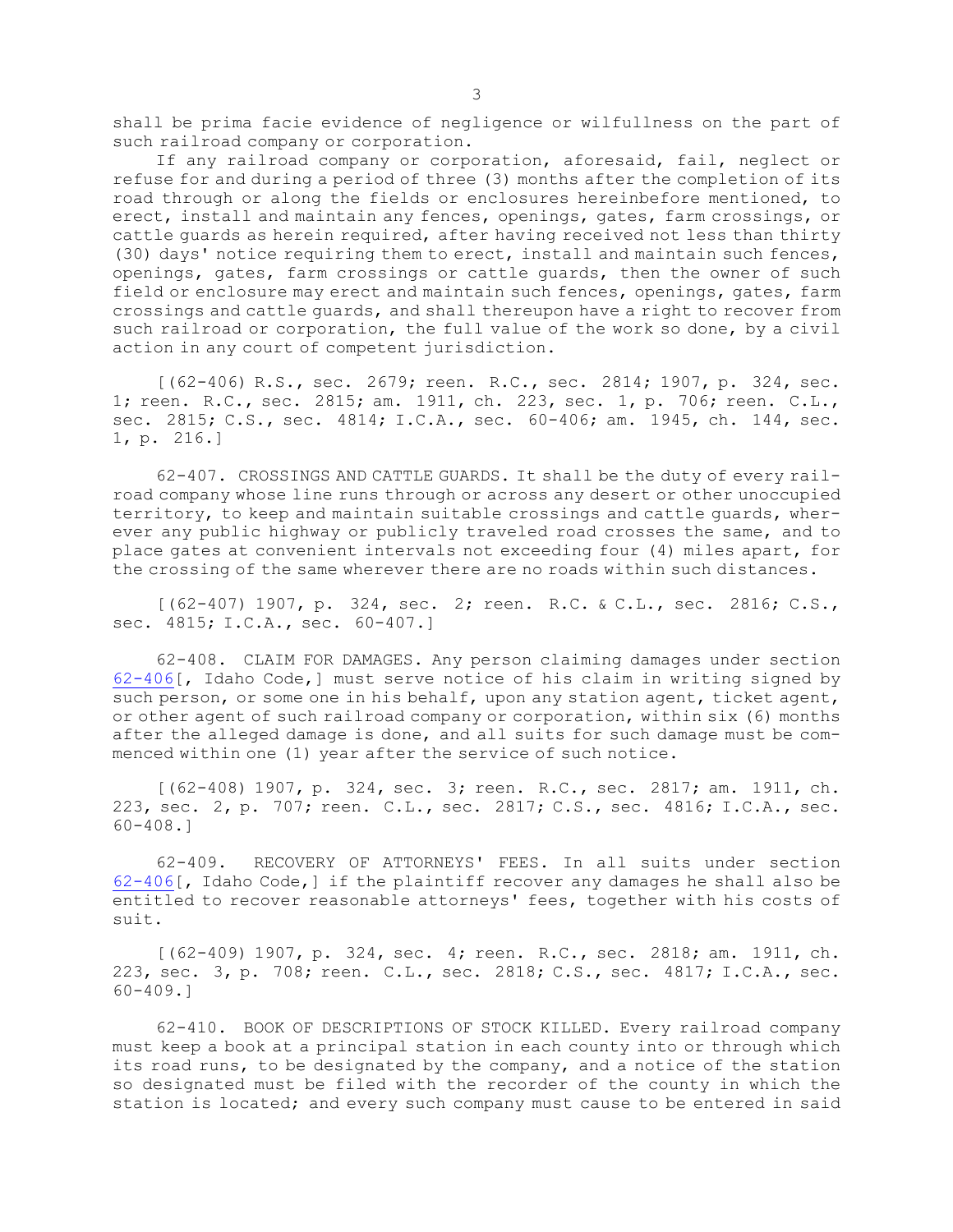book, within fifteen (15) days after the killing or maiming of any animal, <sup>a</sup> description as nearly as may be of such animal, its color, age, marks and brands, and keep said book subject to public inspection. Should any company fail to keep such book, or to file such notice in the manner herein provided, or to enter therein such description of any animal maimed or killed, for <sup>a</sup> period of fifteen (15) days thereafter, such company is liable to the owner of such animal for twice the value thereof.

[(62-410) R.S., sec. 2681; reen. R.C. & C.L., sec. 2819; C.S., sec. 4818; I.C.A., 60-410.]

62-411. DISPOSAL OF CARCASS. In case of maiming or killing any cattle, sheep or hog, the body of the animal belongs to the company, unless the owner elects, within twelve (12) hours, to take the same in satisfaction or reduction of damages. The company may proceed to take care of and preserve the body of such animal, and must, unless taken by the owner, take off enough of the hide to show distinctly any brands on such animal, also both ears, including the hide between the ears, and in such way as to keep the ears together, and the pieces of hide so taken off, and the ears of each animal, must be attached together and preserved for at least three (3) months for inspection at the station house nearest to the place where such killing or maiming occurred. For every failure so to keep any such pieces of hide and ears for inspection, the company, in addition to the damages to the owner, forfeits \$100, to be recovered in an action in the name of the state, in any court of competent jurisdiction, one-half to be paid into the school fund of the county, and the residue to the informer.

[(62-411) R.S., sec. 2682 (see 1888-1889, p. 45); reen. R.C. & C.L., sec. 2820; C.S., sec. 4819; I.C.A., sec. 60-411.]

62-412. BELL OR WHISTLE. The operator of <sup>a</sup> train or locomotive is not required to sound the locomotive's bell, horn or whistle when approaching any location at which the railroad crosses <sup>a</sup> private highway, private road or private street at grade.

[(62-412) R.S., sec. 2683; reen. R.C. & C.L., sec. 2821; C.S., sec. 4820; am. 1929, ch. 50, sec. 1, p. 69; I.C.A., 60-412; am. 1974, ch. 156, sec. 1, p. 1387; am. 2007, ch. 255, sec. 1, p. 760.]

62-413. EJECTION OF PASSENGERS FOR MISCONDUCT -- PENALTY FOR EM-PLOYEE'S VIOLATIONS. If any passenger on any railroad train refuses to pay his fare, or to exhibit or surrender his ticket, when reasonably requested so to do, or uses abusive, vulgar, obscene or profane language in <sup>a</sup> car occupied by other passengers, or makes his presence offensive or unsafe to the said passengers, or if any trespasser be found on any car or train, the conductor and employees of the railway company may put him and his baggage out of the cars or off the train, using no unnecessary force, at any station of the railway company operating such train, which is open at the time of such ejection, on stopping the train, but not otherwise.

Any conductor or employee of any railway company violating the provisions of this section shall be guilty of <sup>a</sup> misdemeanor, and the railway company shall be liable for all damages caused thereby.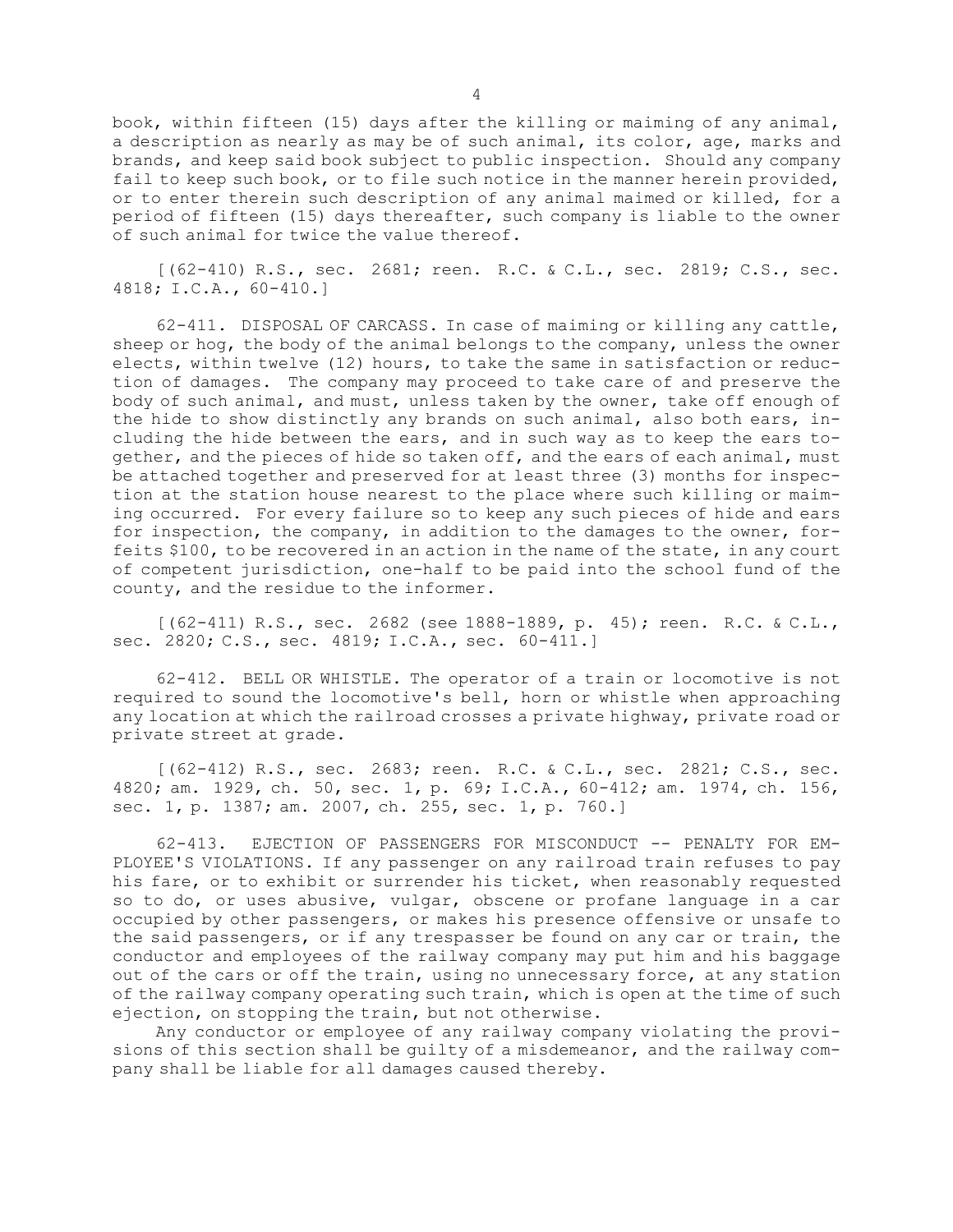[(62-413) R.S., sec. 2684; reen. R.C., sec. 2822; am. 1911, ch. 188, sec. 1, p. 620; reen. C.L., sec. 2822; C.S., sec. 4821; I.C.A., sec. 60-413.]

62-418. RAILROADS AND OTHER CARRIERS -- EMPLOYEE INSPECTING SHIPMENTS TO GIVE SHIPPER COPY OF REPORT. Every inspector, agent or employee of any steam or electric railroad or other public carrier who inspects any car or consignment of fruit, grain, livestock, or other agricultural or farm product, originating in the state of Idaho prior to shipment, to ascertain the condition thereof, shall at the time of such inspection on demand of shipper or consignor deliver to the shipper or consignor <sup>a</sup> true copy or copies, duly signed by him, of any and all reports or certificates by him made or rendered to such public carrier, as to the condition of the contents of such car or consignment.

[(62-418) 1923, ch. 132, sec. 1, p. 193; I.C.A., sec. 60-418.]

62-419. PENALTY FOR FAILURE TO GIVE REPORT OR MAKING FALSE REPORT. Every inspector, agent or employee of any such public carrier who, upon making such an inspection, shall on demand of shipper or consignor fail to deliver to the shipper or consignor at such time <sup>a</sup> true copy of each and every report or certificate by him made concerning the condition of the car or consignment about to be shipped, and every such inspecting agent who shall wilfully make or cause to be made or published in any such report or certificate any false statement as to the condition of the livestock or commodity by him so inspected, shall be deemed guilty of <sup>a</sup> misdemeanor, and upon conviction thereof shall be punished by fine not exceeding \$300 for each offense.

[(62-419) 1923, ch. 132, sec. 2, p. 193; I.C.A., sec. 60-419.]

62-420. "TRACK MOTOR CARS" DEFINED. As used in this act, the term "track motor cars," means all power propelled speeders and motor cars which can be lifted on and off the track by hand.

[62-420, added 1953, ch. 89, sec. 1, p. 119.]

62-421. EQUIPMENT OF TRACK MOTOR CARS WITH SPECIFIED ELECTRIC LIGHTS. Every individual, firm or corporation, operating or controlling any railroad which is <sup>a</sup> common carrier shall equip each of its track motor cars operated during the period thirty (30) minutes before sunset to thirty (30) minutes after sunrise with:

(1) An electric headlight of sufficient candle power to enable the operator of the car to plainly discern any track obstruction, landmark, warning sign or grade crossing at <sup>a</sup> distance not less than 300 feet.

(2) <sup>A</sup> red rear electric light of sufficient candle power to be plainly visible at <sup>a</sup> distance not less than 300 feet.

[62-421, added 1953, ch. 89, sec. 2, p. 119.]

62-422. EQUIPMENT OF TRACK MOTOR CARS. Every individual, firm or corporation, operating or controlling any railroad which is <sup>a</sup> common carrier shall equip each of its track motor cars with:

(1) <sup>A</sup> windshield, with <sup>a</sup> transparent section, or sections, of sufficient height and width to reasonably protect the occupants of the car, and